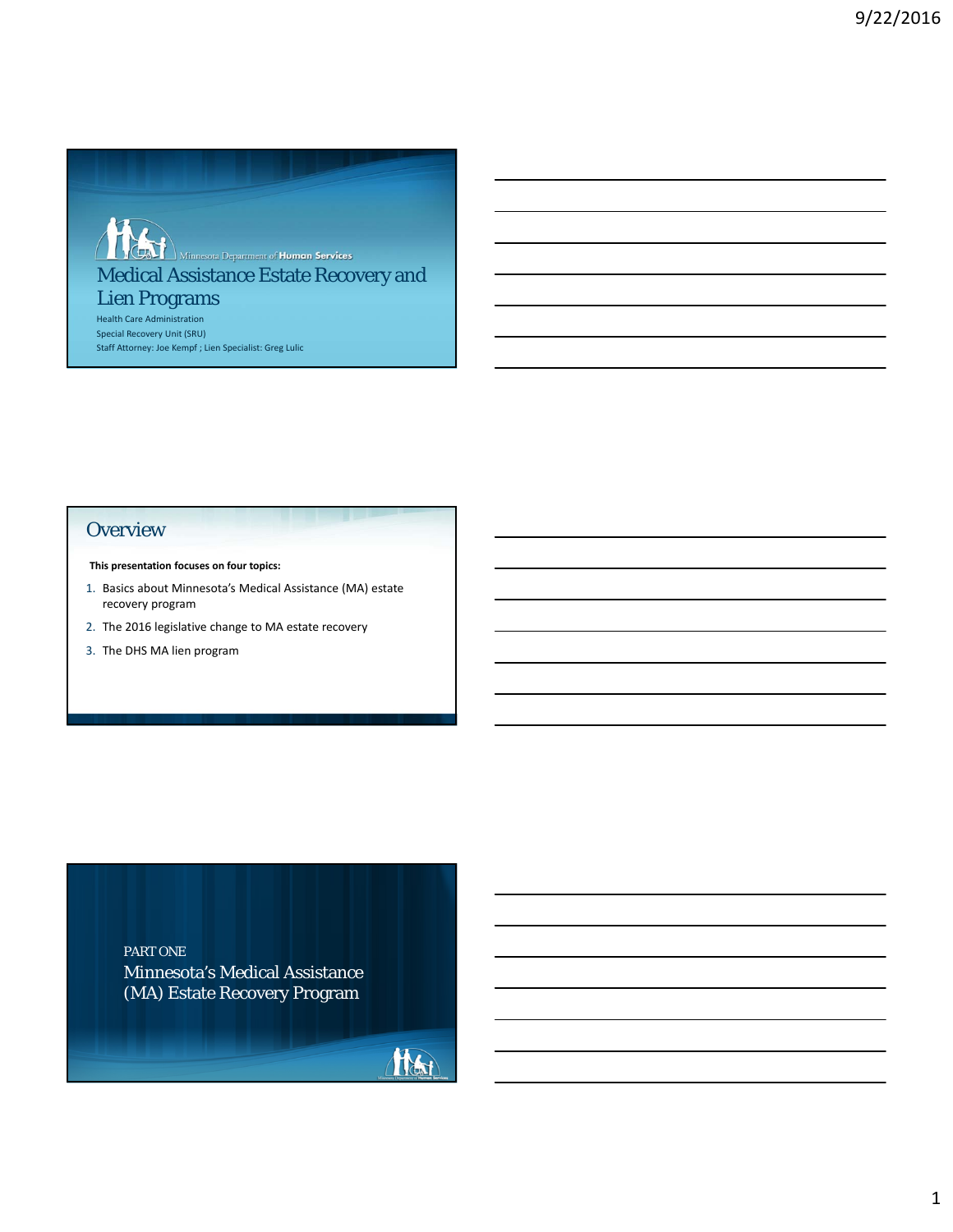### MA Estate Recovery

#### **What is Minnesota's estate recovery program?**

- The Medical Assistance (MA) estate recovery is a program that the federal government requires Minnesota to administer to receive Medicaid funds.
- In certain circumstances, the program requires Minnesota to recover against assets a person owns at death to repay the amount that MA paid for that person or the person's spouse.
- County collection workers, on behalf of the state, file claims against the estates of MA enrollees after they die.

### MA Estate Recovery

#### **Who is affected by estate recovery?**

#### **Two populations of MA enrollees**

- **1. People who received certain MA services when they were 55 years old or older** • This includes people ages 55-64 determined eligible for MA under the modified adjusted gross income (MAGI) methodology.
- **2. People who resided in a "medical institution" for six months or longer and received MA services during that time**
	- Recovery can be made for the amount MA paid for these medical institution services regardless of the person's age when they received the services.
	- The enrollee's treating physician must have certified in writing that he or she expected the MA enrollee to stay in the medical institution permanently.<br>"A "medical institution" means skilled nursing facility, intermediate
	-

### MA Estate Recovery

#### **Who is affected by estate recovery?**

#### **Alternative Care (AC) enrollees**

• AC is a long-term care program for people 65 years old or older. • Recovery is limited to the amount AC paid for an enrollee's health care on or after July 1, 2003.

- **People who were enrolled in General Assistance Medical Care (GAMC)** GAMC was a public health care program in Minnesota.
	- GAMC no longer exists.
	- GAMC that was received at any age is recoverable.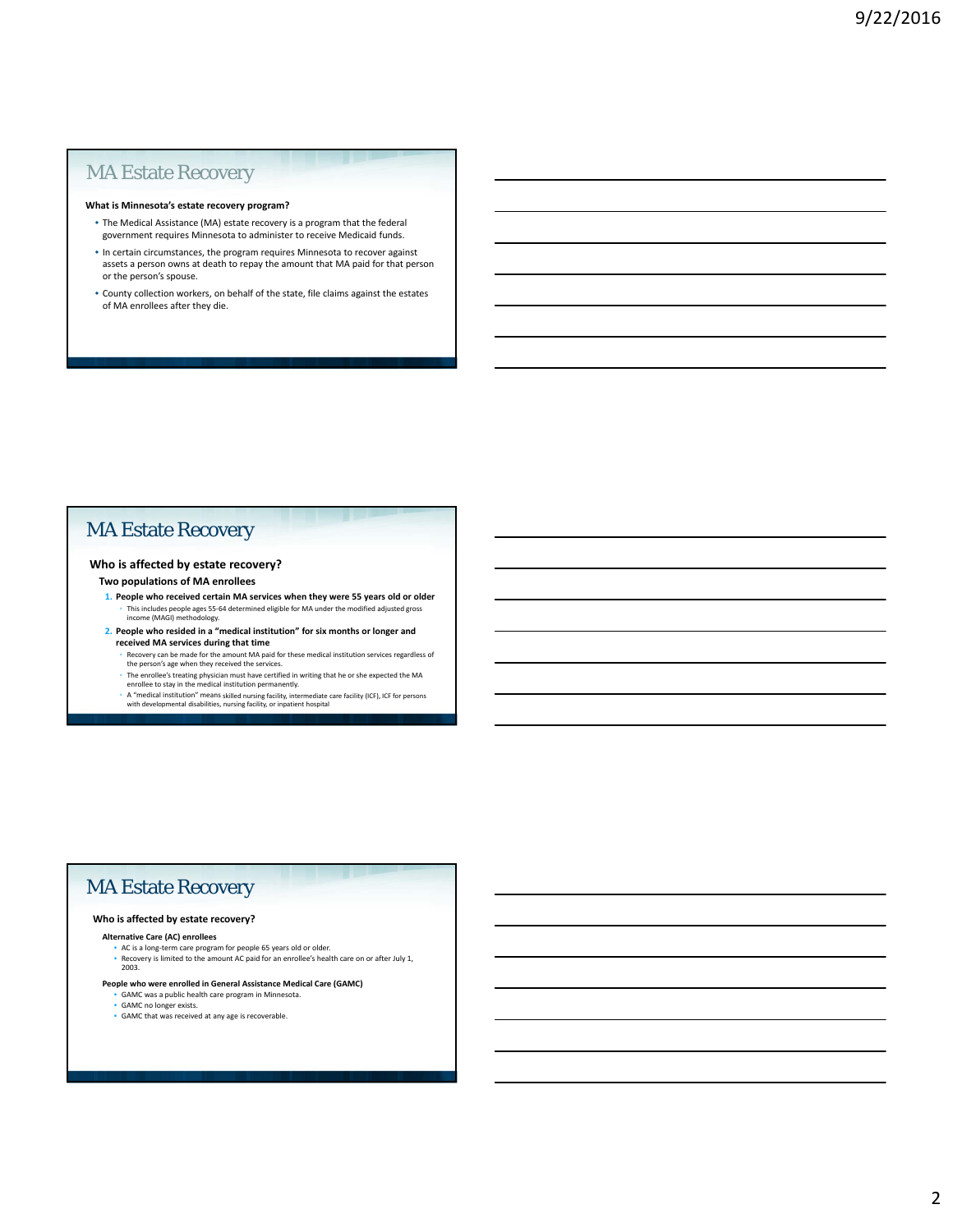### MA Estate Recovery

#### **What happens after someone affected by estate recovery dies?**

A county collection worker will file a claim against the estate of the deceased MA, AC, or GAMC enrollee if the law allows it at the time of the enrollee's death.

Sometimes the law does not allow county workers to collect on a claim against the enrollee's estate after the enrollee dies. There are some exceptions that delay recovery.

### MA Estate Recovery

### **What are some exceptions to estate recovery?**

**Recovery is delayed if the enrollee is survived by:**

- A surviving spouse
- A child under 21 years old
- A child of any age who is blind
- A child of any age who is permanently disabled

### MA Estate Recovery

#### **What are some exceptions to estate recovery?**

If an enrollee resided in a medical institution, recovery against the enrollee's former homestead is delayed if:

- **the enrollee's child or grandchild** 
	- lived in the home for the two years immediately before the enrollee became institutionalized,
	- provided care to the enrollee in the home that allowed the enrollee to continue living at home rather than live in an institution, and
- has continued to live there since the enrollee's institutionalization.
- 
- **the enrollee's sibling**  lived in the home for one year immediately before the enrollee became institutionalized and
- has continued to live there since.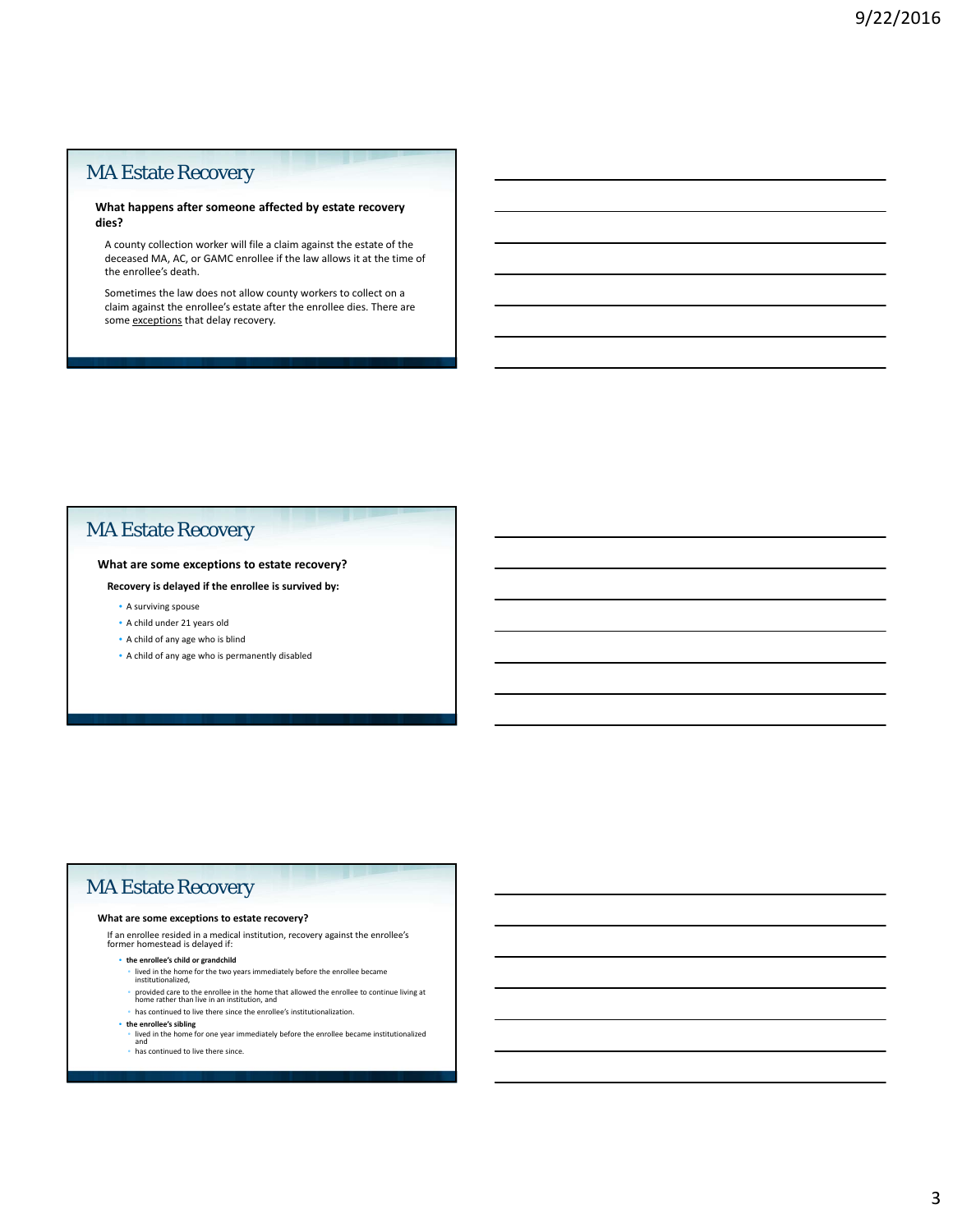### MA Estate Recovery

#### **What kinds of estate assets can a county claim against after an enrollee dies?**

• All property included in the enrollee's probate estate

- Probate is the legal process of settling a person's estate under court supervision after he or she dies.
- Any interests the enrollee had in real property at death
- Joint tenancy interests
- Life estate interests

### MA Estate Recovery

#### **What kinds of estate assets can a county claim against after an enrollee dies?**

- Securities, joint accounts, multiple-party accounts, pay-on-death accounts, brokerage accounts, or proceeds of those accounts
- Assets conveyed to a survivor, heir, or assign of the person through survivorship, living trust, or other arrangements
- **Important:** If an enrollee affected by estate recovery is survived by a spouse, the county delays recovery until the spouse dies. The county will then file a claim against the spouse's estate assets to recover the MA costs.

### PART TWO

The 2016 legislative change to MA estate recovery

Har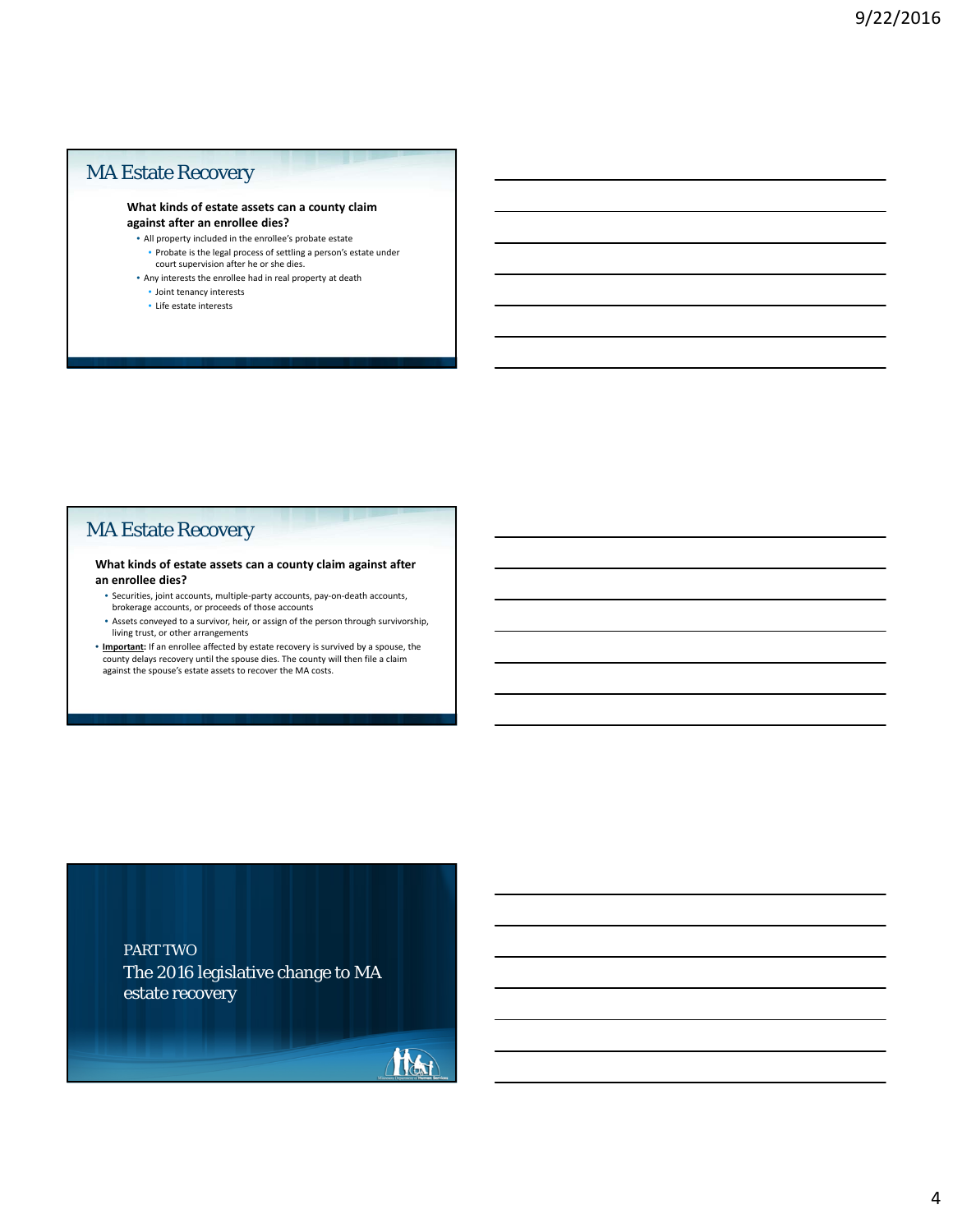### The 2016 Legislative Change

#### **What happened?**

- Since Minnesota's MA estate recovery program began in 1967, estate claims have attempted to recover the costs paid for all MA services an enrollee received during the applicable recovery period.
- In May 2016, the Minnesota Legislature amended Minnesota Statutes, section 256B.15, to change the law about MA estate recovery. On June 1, 2016, Governor Dayton signed this legislation, which limits the number of MA services received at 55 years old or older for which county agencies can recover costs when asserting an MA estate claim.

## The 2016 Legislative Change

#### **What did the law say before the change?**

……

- Before the change, counties recover the costs of all MA services an enrollee received at 55 years old or older:<br>(e) A claim shall be filed if medical assistance was rendered for either or both persons under one of
- the following circumstances:
- 

Subd. 2. Limitations on claims. The claim shall include only the total amount of medical assistance rendered after age 55 or during a period of institutionalization described in subdivision 1a, paragraph (e), and<br>the total amount of general assistance medical care rendered, and shall not include interest.

### The 2016 Legislative Change

#### **What does the law say after the change?**

- Starting with services received on and after January 1, 2014, county agencies can only recover the amount MA paid for long-term services and supports (LTSS) that an MA member received at 55 years old or older.<br>(e) A claim shall be filed if medical assistance was rendered for either or both persons under
- one of the following circumstances

(1) the person was over 55 years of age, and received services under this chapter prior to January  $1, 2014;$ 

(4) the person was 55 years of age or older and received medical assistance services on or after January 1, 2014, that consisted of nursing facility services, home and community-based services, or related hospital and pres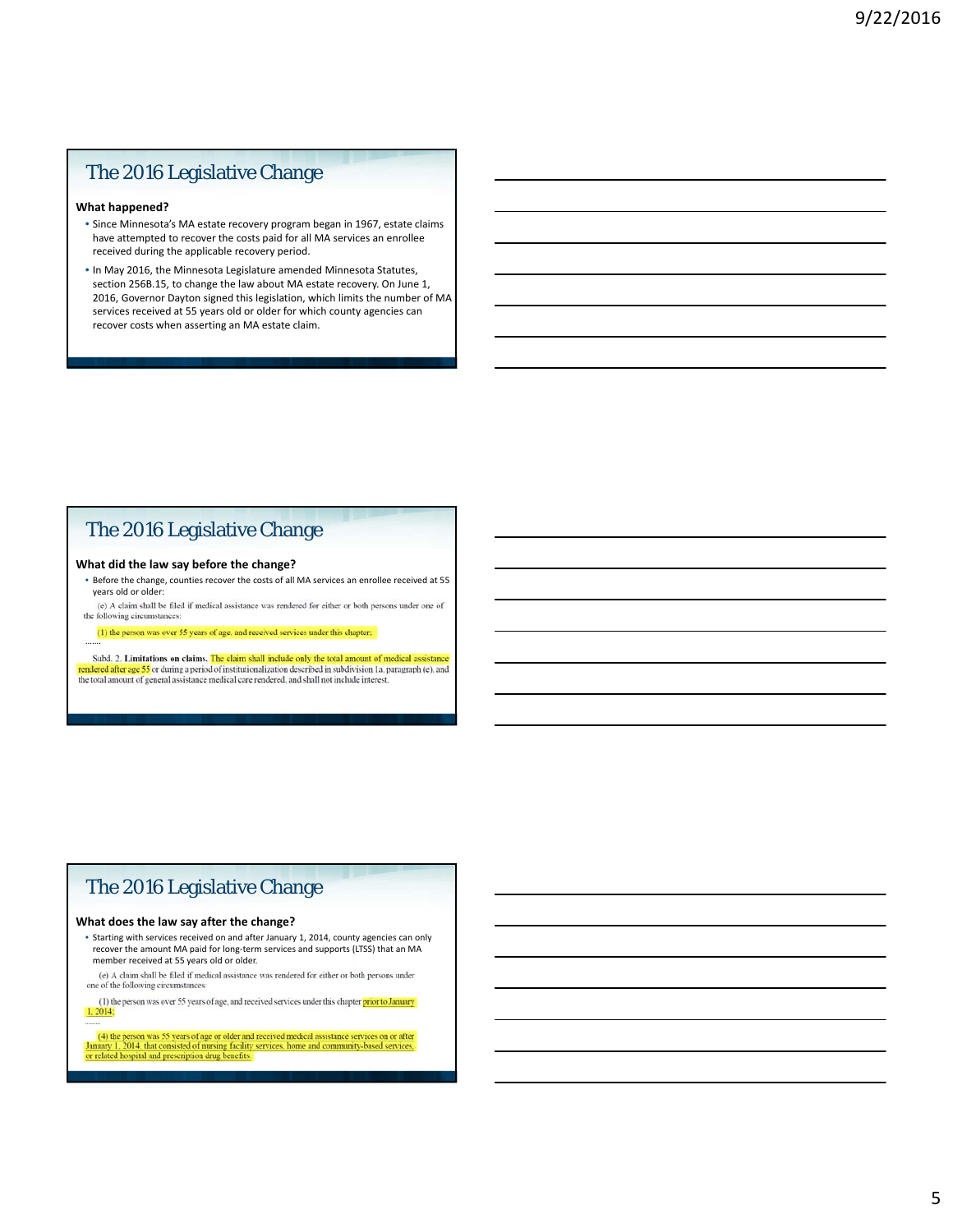### The 2016 Legislative Change

**What does the law say after the change?**<br>Subd. 2. Limitations on claims. (a) For services rendered prior to January 1, 2014, the claim shall include only the total amount of medical assistance rendered after age 55 or dur

(b) For services rendered on or after January 1, 2014, the claim shall include only:

(b) total services remeted on or and standary 1, 2014, the claim start include only.<br>
(1) the amount of medical assistance rendered to recipients 55 years of age or older and that<br>
(consisted of nursing facility services,

(2) the total amount of medical assistance rendered during a period of institutionalization seribed in subdivision Ia, paragraph (e), clause (2).

The claim shall not include interest. For the purposes of this section. "home and community-based services" has the same meaning it has when used in United States Code, title 42, section 1396p(b)(1)(B)(1), and includes the

### The 2016 Legislative Change

**What are long-term services and supports (LTSS) for purposes of MA estate recovery?** • Nursing facility services (NFS)

- Home and community-based services (HCBS)
- Waiver HCBS

#### • Alternative care (AC)

- Brain injury (BI) Community alternative care (CAC)
- Community access for disability inclusion (CADI) Developmental disabilities (DD)
- Elderly waiver (EW)
- 
- Nonwaiver HCBS<br>• Home care services
- e (PCA) • Hospital and prescription drug services received during the time enrollee receives NFS or HCBS

### The 2016 Legislative Change

#### **Is the law change effective yet?**

- No, the law change is not effective until it receives federal approval.<br> **EFFECTIVE DATE**, This section is effective upon federal approval and applies retroactively<br>
to services rediered on or after January 1, 2014, and
- DHS has not received federal approval as of the date of this presentation.
- However, if DHS receives federal approval, the law change will apply retroactively to MA estate claims that were not paid by July 1, 2016.
- Therefore, DHS issued a **bulletin** instructing counties to review all MA claims that were not paid by July 1, 2016, and to refrain from collecting on these claims if the deceased MA enrollee received services at 55 years old or older on or after January 1, 2014.
- DHS then created a new claims history for LTSS services for January 1, 2014, and issued the new histories to counties with instructions to proceed with estate recovery using the new claim total.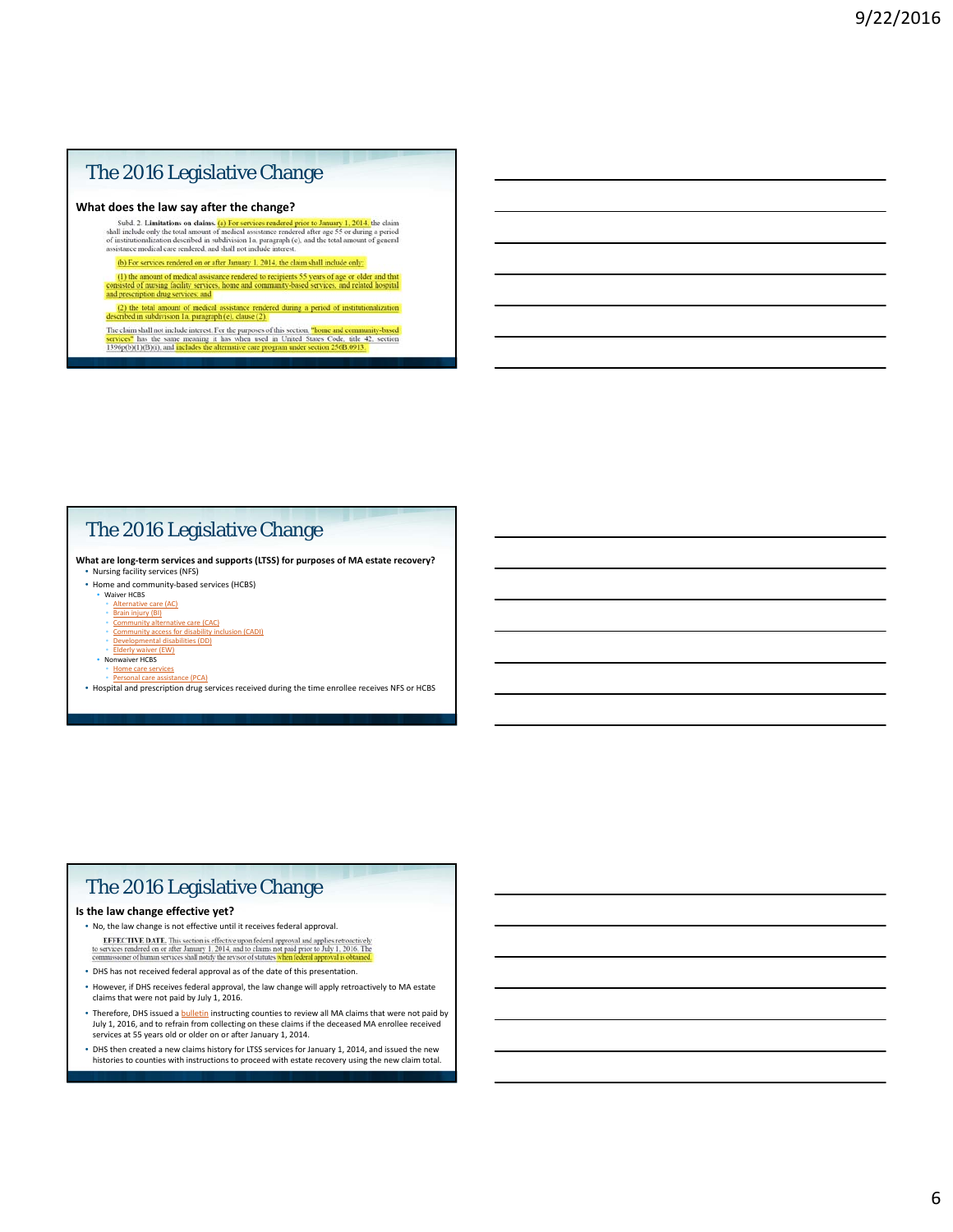### Minnesota's Real Property Lien Program PART THREE



## Real Property Lien Program

#### **What is a lien?**

• A legal right or interest that a creditor has in another person's property that lasts until the creditor's claim has been repaid

#### **What is real property?**

• Land and buildings on that land

#### **What is the real property lien program?**

• A program that DHS administers to secure repayment of MA • DHS files liens against the real property of people affected by MA estate recovery.

### Real Property Lien Program

**What kinds of interest in real property can DHS file a lien against?**

- Sole ownership
- Tenants in common
- Life estates
- Jointly-held interests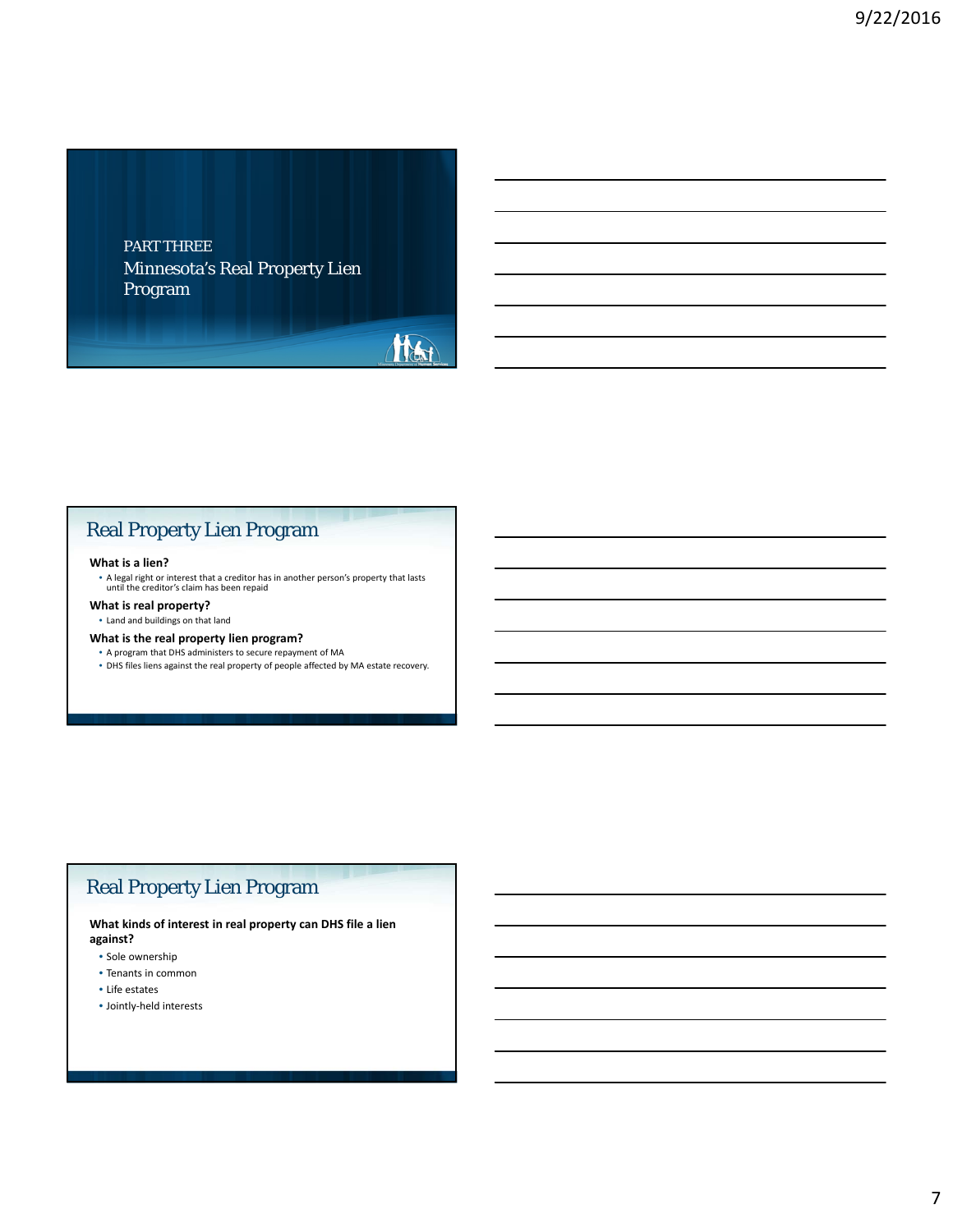## Real Property Lien Program

#### **DHS files two kinds of liens:**

- **MA liens**
	- These liens are filed before an MA enrollee dies.
	- MA liens are only filed against real property when the enrollee is alive and living in a "medical institution."
	- MA liens can be collected on before an enrollee dies, but only if the real property is sold.
- **Notices of potential claim (NPCs)**
	- These liens can be filed before or after an enrollee dies but are not effective until the enrollee dies.
	- NPCs are only for post-death recovery.

### Real Property Lien Program

#### **How do MA liens work?**

- The DHS Special Recovery Unit (SRU) files MA liens when counties request it.
- An MA lien is valid if the MA recipient owns property in Minnesota on or after the date when the recipient was medically institutionalized in:
	- a long-term care facility,
	- an inpatient at a hospital, or
	- an intermediate care facility for persons with developmental disabilities (ICF/DD).

### Real Property Lien Program

#### **When is DHS prevented from filing an MA lien?**

- When the property is a homestead of the enrollee's **spouse**
- When property was the homestead of the enrollee, a **child** of the enrollee resides on the property, and the child is:
	- under 21 years old,
	- permanently disabled (regardless of age), or
	- blind regardless of age (regardless of age)
- When the **enrollee** was determined eligible for MA using the modified adjusted gross income (MAGI) methodology